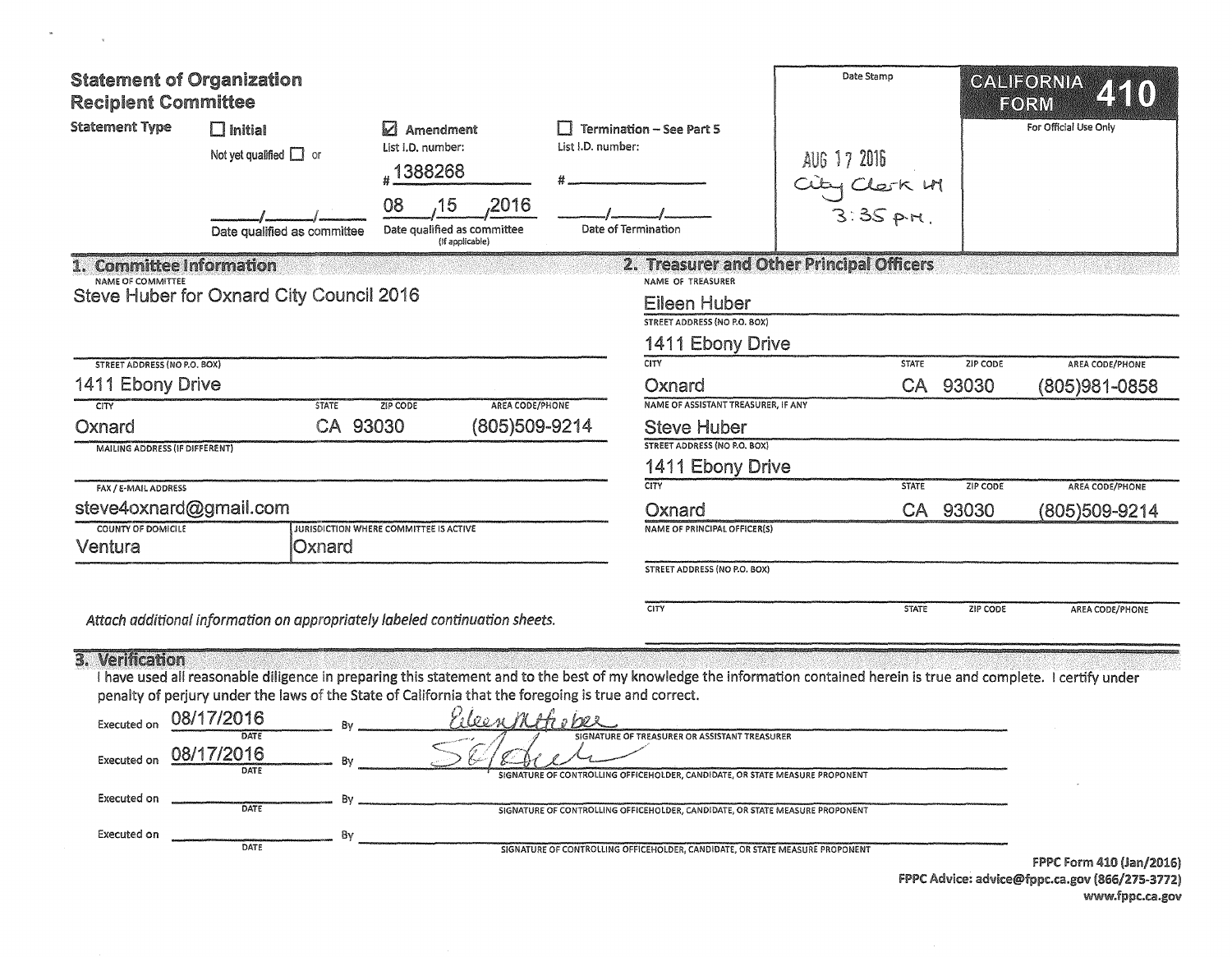| <b>Statement of Organization</b><br><b>Recipient Committee</b> | CALIFORNIA 410<br>FORM |  |
|----------------------------------------------------------------|------------------------|--|
| INSTRUCTIONS ON REVERSE                                        | Page 2                 |  |
| Steve Huber for Oxnard City Council 2016                       | <b>I.D. NUMBER</b>     |  |
|                                                                | 1388268                |  |

## • All committees must list the financial institution where the campaign bank account is located.

| NAME OF FINANCIAL INSTITUTION | AREA CODE/PHONE  | <b>BANK ACCOUNT NUMBER</b> |          |
|-------------------------------|------------------|----------------------------|----------|
| Rabobank NA                   | (805) 240 - 1451 | 14121104                   |          |
| <b>ADDRESS</b>                | CITY             | <b>STATE</b>               | ZIP CODE |

## 155 South A Street, Oxnard, CA 93030

4. Type of Committee: Complete the applicable sections.

## **Controlled Committee**

- List the name of each controlling officeholder, candidate, or state measure proponent. If candidate or officeholder controlled, also list the elective office sought or held, and district number, if any, and the year of the election.
- . List the political party with which each officeholder or candidate is affiliated or check "nonpartisan."
- .. If this committee acts jointly with another controlled committee, list the name and identification number of the other controlled committee.

| NAME OF CANDIDATE/OFFICEHOLDER/STATE MEASURE PROPONENT | <b>ELECTIVE OFFICE SOUGHT OR HELD</b><br>(INCLUDE DISTRICT NUMBER IF APPLICABLE) | YEAR OF ELECTION | PARTY                   |
|--------------------------------------------------------|----------------------------------------------------------------------------------|------------------|-------------------------|
| Stephen H Huber                                        | <b>Oxnard City Council</b>                                                       | 2016             | $\mathbb Z$ Nonpartisan |
|                                                        |                                                                                  |                  | ∟J Nonpartisan          |

**Primarily Formed Committee** Primarily formed to support or oppose specific candidates or measures in a single election. List below:

| CANDIDATE(S) NAME OR MEASURE(S) FULL TITLE (INCLUDE BALLOT NO. OR LETTER) | CANDIDATE(S) OFFICE SOUGHT OR HELD OR MEASURE(S) JURISDICTION<br>(INCLUDE DISTRICT NO., CITY OR COUNTY, AS APPLICABLE) | <b>CHECK ONE</b> |        |
|---------------------------------------------------------------------------|------------------------------------------------------------------------------------------------------------------------|------------------|--------|
|                                                                           |                                                                                                                        | <b>SUPPORT</b>   | OPPOSE |
|                                                                           |                                                                                                                        |                  |        |
|                                                                           |                                                                                                                        | SUPPORT          | OPPOSE |
|                                                                           |                                                                                                                        |                  |        |

**FPPC Form 410 (Jan/2016)** IFPPC Advice: advice@fppc.ca.gov {866/275-3712) www.fppc.ca.gov